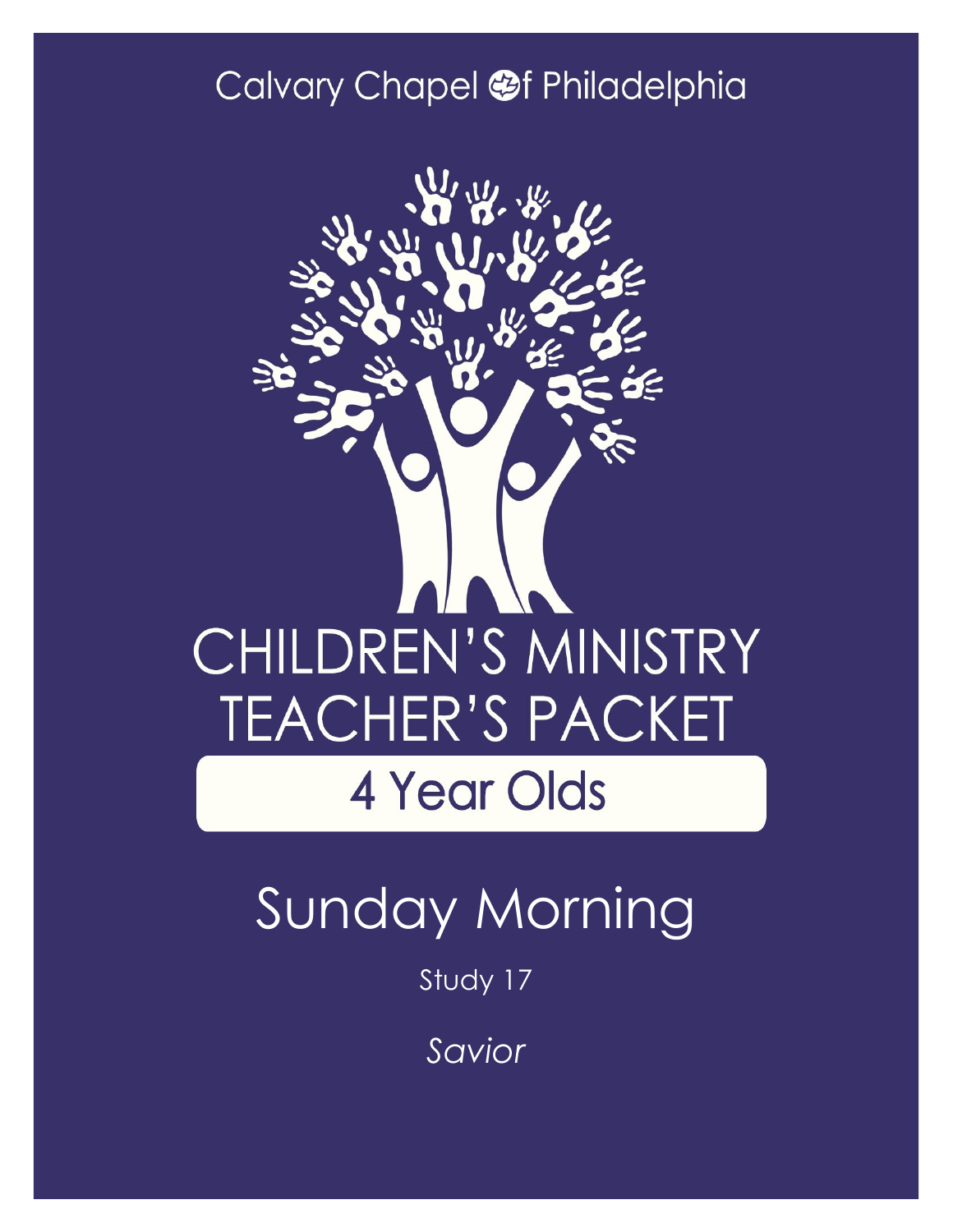#### **Savior**

The Objective is the key concept for this week's lesson. It should be the main focus of the study.

These are the key verses that you will find helpful in teaching your study this week. The "Main passage" is the basis of the study, where the other verses support the objective of the lesson.

There is a memory verse for the students that relates to every study. If a student can memorize the verse for the following week you may give them a prize from the "reward box" found on your cart.

An introductory activity or question that will settle the class, draw their attention to the study and prepare their hearts for God's Word.

**Objective To teach the students that we are in need of saving because of our sins, and Jesus saved us by dying on the cross and rising again.**

**Key Verses** Luke 23:32-49—Main Teaching Passage Luke 24

**Memory Verse** - Romans 10:13 (November Memory Verse)

"For everyone who calls on the name of the Lord will be saved."

#### **Hook**

On your cart will be a picture of a firefighter, a lifeguard, and a doctor. Show each picture to the students and ask who the person in the picture. Then ask how each person helps others. Point out that each of these people save/rescue those who are in trouble.

Tell the students that Jesus also saves us from something. Ask what Jesus saves us from (our sin). That is why we call Jesus our Savior.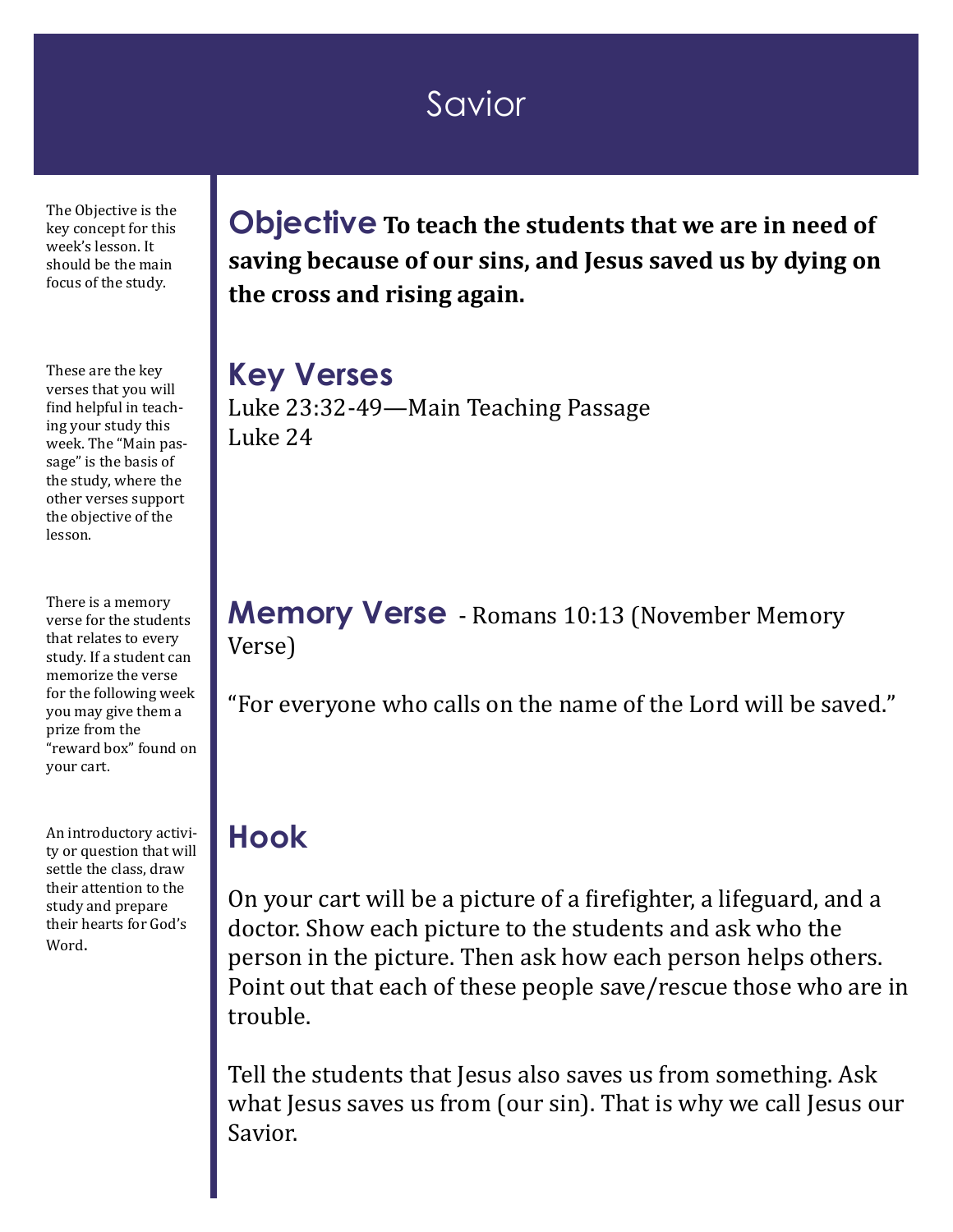What does the Bible say? This is where we will read a passage or series of passages that teach on the subject of the day.

### BOOK

At least 24 times in the New Testament, Jesus is referred to as the Savior because of what He did for us on the cross. As we look at the crucifixion account in Luke 23:32-49, our focus is not on the details of the story, but on what Christ accomplished for us.

Jesus died on the cross to forgive us of our sins. Even while He was on the cross, when people were in the very act of crucifying Him, He was asking God to forgive them (verse 34). They were making fun of Him, but He still loved and forgave them.

There was a criminal being crucified on both sides of Him. The one mocked Jesus along with the crowd, but the either realized that Jesus was a holy man and did not deserve to be on the cross. He asked Jesus to remember him when he got to heaven, even though he was a criminal who had done bad things. Jesus answered that the man would join Him in paradise that very day.

Finally, after three hours Jesus died on the cross. The Roman soldier who stood next to His cross realized that Jesus was no ordinary man, but the Son of God. Of course, the story doesn't end there. Luke 24 tells us that on the third day, Jesus rose again from the dead. By dying and then rising again, He had accomplished all that was needed to save us from our sins.

### LOOK

Have you ever been in trouble and needed someone to rescue you? Maybe you got separated from your parents at the store, or you hurt yourself and couldn't get up. It can be scary to be in a situation where you need help, and yet thankfully God provides people in our lives to rescue us when we need it, such as parents, teachers, and other adults and loved ones. One word we use for someone who helps people who are in danger or trouble is "savior."

Whenever people are in danger, they need a savior. In our hook, we looked at examples of people who save others in different situations. But the Bible tells us that it's not just people who are lost or in danger that need a savior. Every person who has ever lived, including you and me, needs a Savior, because all of us have a big problem: our sin. Sin is all the bad things we do that displease God, and the Bible says that because of our sin, we deserve a punishment: being separated from God. That's a pretty big problem, but there is good news: God has provided a Savior for us, Jesus, to save us from our sins.

On the cross, we see the reason Jesus came to earth was to forgive us of our sins. Even as the people were hurting Him and making fun of

The interpretation/ exegesis of the passage. What does this passage mean? How does this passage apply to my life?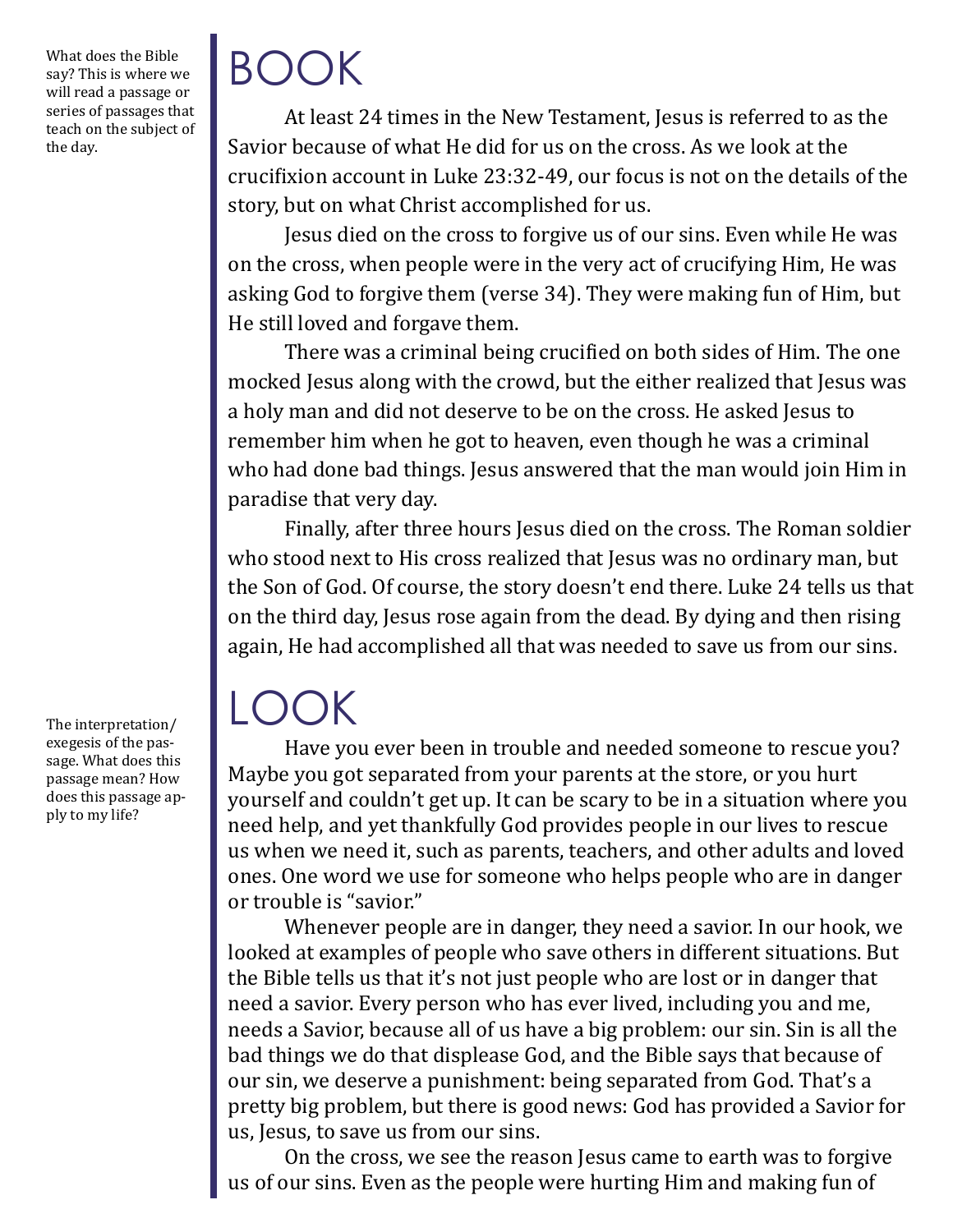### LOOK (Continued)

Him, Jesus was forgiving them. When the thief on the cross asked Jesus to remember him in God's kingdom, Jesus forgave his sins and promised that he would go to heaven. But it gets even better. Jesus wasn't just forgiving the people there that day, or the thief next to Him. On the cross, He was making a way for everyone's sin, including yours and mine, to be forgiven!

Every one of us needs Jesus to be our Savior. We need Him to forgive us of our sins and save us so we can be with Him forever in heaven. The good news is that if we want Jesus to save us from our sins, all we have to do is ask. He already did all the work! If you want Jesus to be your Savior and forgive your sins, just tell Him you are sorry for the bad things you have done, ask Him to forgive you, and tell Him that you believe He died for your sins and rose again. Then you can begin your life of following Jesus as your Lord (King) and Savior. Jesus wants to be your Savior today. All you have to do is ask!

# TOOK

Present the Gospel and give the students a chance to ask Jesus to be their Savior.

Review the events of the story: what did Jesus do to save us from our sin? Who did He forgive from the cross? What happened on the third day?

**Pray:** Thank Jesus for dying on the cross and rising again to save us from our sins. Thank Him for forgiveness. Ask Him to help us follow Him.

**Parent Question:** What did Jesus do to save us from sin?

What is my response to this passage of Scripture? How should my life change according to what this passage teaches me? What are the practical things I can do throughout the week to make this true in my life?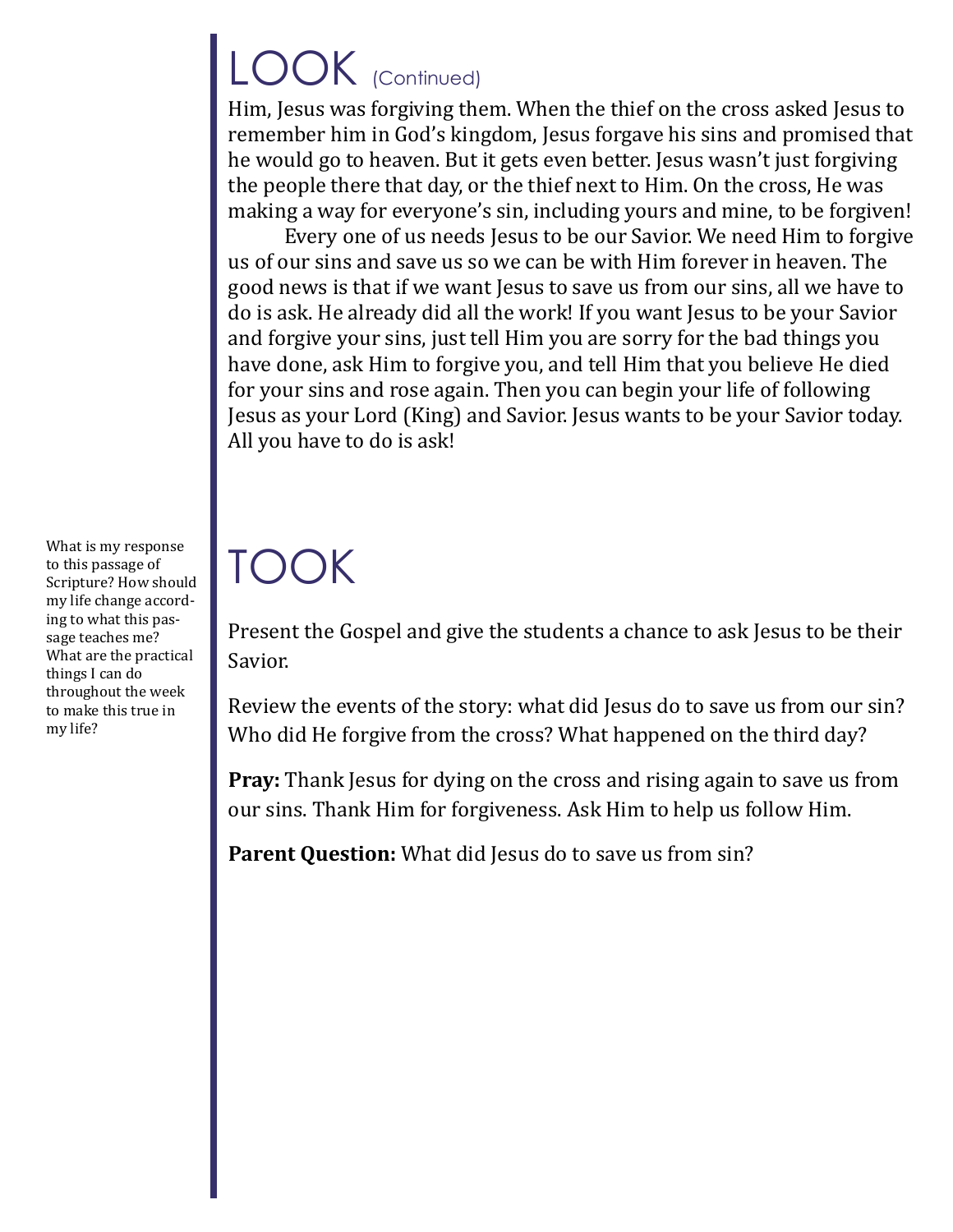### FURTHER STUDY

#### **Commentary on Luke 23:32-49 by David Guzik**

#### 3. [\(Luk 23:32](https://www.blueletterbible.org/kjv/luke/23/32-33/s_996032)-33) Jesus is crucified.

**There were also two others, criminals, led with Him to be put to death. And when they had come to the place called Calvary, there they crucified Him, and the criminals, one on the right hand and the other on the left.**

a. **When they had come to the place called Calvary**: There was a specific place outside the city walls of Jerusalem yet still close, where people were crucified. At this **place called Calvary** Jesus died for our sins, and our salvation was accomplished. **Calvary** means, "place of a skull," and it was the place where criminals were crucified.

i. "It is a telling criticism that Fitzmeyer, a Jesuit theologian, observes in an aside comment on  $\overline{v}$ . 32 that the account of Jesus' road to the cross says nothing about the fourteen stations of the cross, such as the falls of Jesus, the meeting with His mother or with Veronica ('true image'). Such later traditions, though certainly sentimental in appeal, seem to have no historical basis." (Pate)

b. **There they crucified Him**: In days the New Testament was first written, the practice of crucifixion needed no explanation. In the many generations since then, most people do not appreciate what a person experienced in the ordeal of execution by crucifixion.

vii. How bad was crucifixion? We get our English word *excruciating* from the Roman word "out of the cross." "Consider how heinous sin must be in the sight of God, when it requires such a sacrifice!" (Clarke)

c. **There they crucified Him**: The most significant thing about Jesus' suffering was that He was not, in any sense, the victim of circumstances. He was in control. Jesus said of His life in [John 10:18,](https://www.blueletterbible.org/kjv/john/10/18/s_1007018) *no one takes it from Me, but I lay it down of Myself*. It is terrible to be forced to endure such torture, but to freely choose it out of love is remarkable.

i. This was the most important act of this most important life, and this is reflected even in ancient secular histories. The existing mentions of Jesus in ancient extrabiblical literature each highlight His death on the cross.

· A letter written by Mara bar Serapion to his son (ca. a.d. 73)

- · Josephus, the Jewish historian (ca. a.d. 90)
- · Tacitus, the Roman historian (ca. a.d. 110-120)
- · The Babylonian Talmud (ca. a.d. 200)

d. **The criminals, one on the right hand and the other on the left**: In His death, Jesus was identified with sinners – He was crucified between two criminals.

4. [\(Luk 23:34](https://www.blueletterbible.org/kjv/luke/23/34-38/s_996034)-38) Jesus on the cross.

**Then Jesus said, "Father, forgive them, for they do not know what they do." And they divided His garments and cast lots. And the people stood looking on. But even the rulers with them sneered, saying, "He saved others; let Him save Himself if He is the Christ, the chosen of God." The soldiers also mocked Him, coming and offering Him sour wine, and saying, "If You are the King of the Jews, save Yourself." And an inscription also was written over Him in letters of Greek, Latin, and Hebrew: This is the King of the Jews.**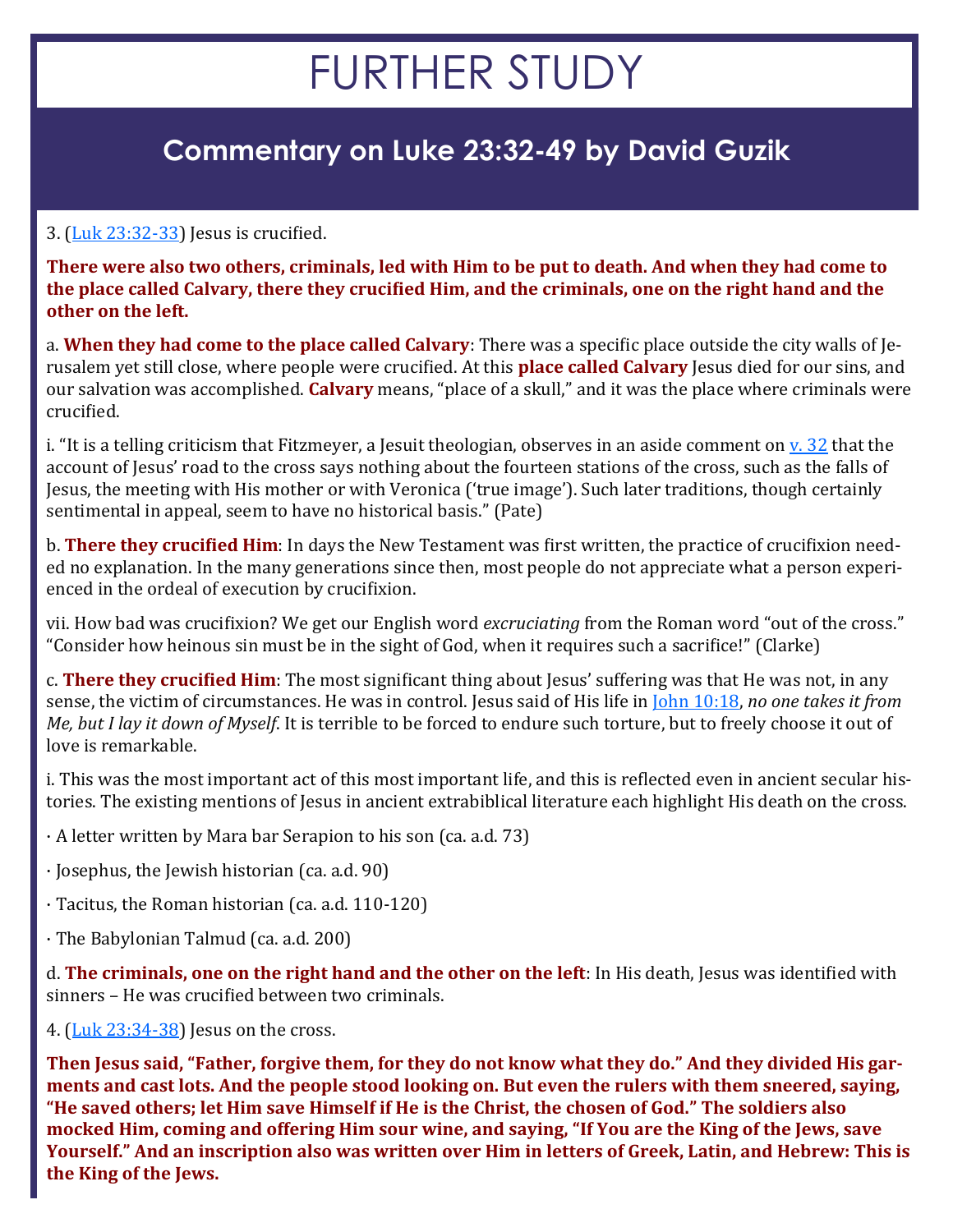a. **Father, forgive them, for they do not know what they do**: The love of Jesus never fails. On the cross, He prayed even for His executioners, asking God the Father to not hold this sin against them.

i. Jesus probably prayed in this manner for His enemies all through His ministry. This prayer was heard and noted because He had no quiet place to pray.

ii. In this Jesus fulfilled His own command to *love your enemies, bless those who curse you, do good for those who hate you, and pray for those who spitefully use you and persecute you* ([Matthew 5:44\)](https://www.blueletterbible.org/kjv/matthew/5/44/s_934044).

b. **For they do not know what they do**: In this, Jesus recognized the blindness of His enemies in His prayer. This did not excuse the guilt of those who put Jesus on the cross; but Jesus set His enemies in the best possible light in His prayer to the Father. We must pray with the same heart, after the same pattern.

i. "If ignorance do not excuse a crime, it at least diminishes the atrocity of it. However, these persons well knew that they were crucifying an *innocent* man; but they did not know that, by this act of theirs, they were bringing down on themselves and on their country the heaviest judgments of God. In the prayer, *Father, forgive them*! that word of prophecy was fulfilled, *He made intercession for the transgressors*, [Isaiah](https://www.blueletterbible.org/kjv/isaiah/53/12/s_732012)  [53:12](https://www.blueletterbible.org/kjv/isaiah/53/12/s_732012)." (Clarke)

c. **And they divided His garments and cast lots**: On the cross, Jesus retained no material possessions. Even the clothes on his back were taken and **divided** by the roll of the dice. This shows that Jesus came all the way down the ladder to accomplish our salvation. He let go of absolutely everything – even His clothes – becoming completely poor for us, so we could become completely rich in Him.

i. [2 Corinthians 8:9](https://www.blueletterbible.org/kjv/2corinthians/8/9/s_1086009) says it like this: *For you know the grace of our Lord Jesus Christ, that though He was rich, yet for your sakes He became poor, that you through His poverty might become rich.*

d. **Even the rulers with them sneered… The soldiers also mocked Him**: Jesus was not honored or encouraged as He hung on the cross. Instead He was scorned and mocked. His religious enemies said, **"He saved others; let Him save Himself if He is the Christ, the chosen of God."** Yet it was precisely because He did *not* save Himself that He can save others. It could be rightly said that *love* kept Jesus on the cross, not nails.

e. **An inscription also was written over Him in letters of Greek, Latin, and Hebrew: This is the King of the Jews**: In [John 19:21](https://www.blueletterbible.org/kjv/john/19/21/s_1016021) we read that the religious leaders among the Jews objected to this title. They felt it was *false*, because they did not believe that Jesus was **the King of the Jews**. They also believed it was *demeaning*, because it showed Rome's power to humiliate and torture even the "**King of the Jews**." Yet Pilate would not alter this, and when asked to take down the inscription he answered, *What I have written, I have written* [\(John 19:22\)](https://www.blueletterbible.org/kjv/john/19/22/s_1016022).

i. "The written *charge* (or *titulus*) was normally carried before a criminal on the way to execution, or hung around his neck, and would then be fixed to the cross, thus reinforcing the deterrent effect of the punishment." (France)

ii. "This venerable eulogy and epitaph, set upon our Saviour's cross, proclaimed him King of all religion, having reference to the Hebrews; of all wisdom, to the Greeks; of all power, to the Latins." (Trapp)

5.  $(Luk 23:39-43)$  $(Luk 23:39-43)$  $(Luk 23:39-43)$  A criminal on a cross finds salvation.

**Then one of the criminals who were hanged blasphemed Him, saying, "If You are the Christ, save Yourself and us." But the other, answering, rebuked him, saying, "Do you not even fear God, seeing you are under the same condemnation? And we indeed justly, for we receive the due reward of our deeds; but this Man has done nothing wrong." Then he said to Jesus, "Lord, remember me when You come into Your kingdom." And Jesus said to him, "Assuredly, I say to you, today you will be with Me in Paradise."**

a. **One of the criminals who were hanged blasphemed Him**: One of the criminals crucified with Jesus joined in the mockery and scorn. He reasoned that if Jesus *were* the Messiah, He should save those who are being crucified with Him (**save Yourself and us**).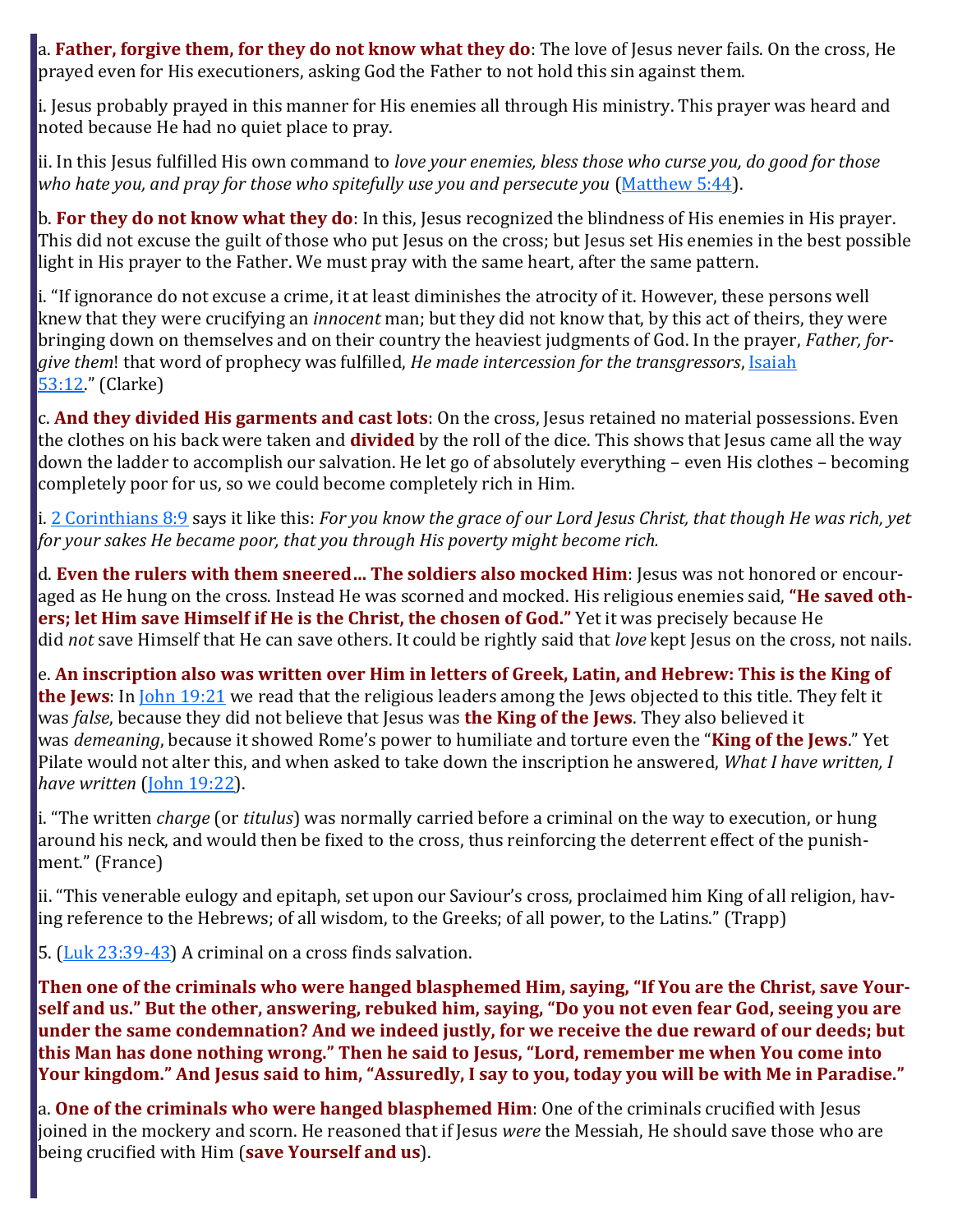b. **But the other, answering, rebuked him**: Both Matthew ([Matthew 27:44\)](https://www.blueletterbible.org/kjv/matthew/27/44/s_956044) and Mark ([Mark 15:32\)](https://www.blueletterbible.org/kjv/mark/15/32/s_972032) indicate that *both* criminals mocked Jesus. Though at first they both mocked Jesus, in the hours spent on the cross, one of the criminals came to see things differently, and to actually put his trust in Jesus.

· This second criminal respected God (**Do you not even fear God**).

· He knew his own sin (**under the same condemnation... we indeed justly, for we receive the due reward of our deeds**).

- · He knew Jesus (**this Man has done nothing wrong**).
- · He called out to Jesus (**he said to Jesus**).
- · He called out to Jesus as Lord (**he said to Jesus, "Lord..."**).
- · He believed Jesus was who Jesus said He was (**remember me when You come into Your kingdom**).
- · He believed the promise of everlasting life from Jesus.

i. "It is worthy of remark, that this man appears to have been the first who believed in the *intercession* of Christ." (Clarke)

c. **Assuredly, I say to you, today you will be with Me in Paradise**: Jesus answered the trust of the second criminal, assuring him that his life after death would be **with** Jesus, and be in **Paradise**, not torment.

i. Here is something truly remarkable: a deathbed conversion, and may fairly be said to be the only Biblical example of a last-minute salvation. There *is* one deathbed conversion in the Bible, so that no one would despair; but *only one*, so that no one would presume.

ii. Significantly, this thief who trusted in Jesus at the last moment goes to the same heaven anyone else does. This may not seem fair, but in the larger picture it gives glory to the grace of God, not to human merit in salvation. In heaven, we will all be filled to the full with joy and reward; but the degree of our faithfulness now determines how big our container for joy and reward will be in heaven, though all will be filled to the fullest they can hold.

iii. **In Paradise**: "Paradise (*paradeisos*), a Persian word meaning 'garden, park,' was used in the Septuagint for the Garden of Eden ([Genesis 2:8\).](https://www.blueletterbible.org/kjv/genesis/2/8/s_2008) It then became a type of the future bliss for God's people in [Isaiah 51:3](https://www.blueletterbible.org/kjv/isaiah/51/3/s_730003)…In the present passage is represents the state of bliss which Jesus promised to the criminal directly after death." (Pate)

iv. This assurance was so important to Jesus that it cost Him something. It *hurt* Jesus to even say these words. "Since speech occurs during exhalation, these short, terse utterances must have been particularly difficult and painful." (Edwards)

v. Jesus answered the second criminal far beyond his expectation.

- · The thief on the cross had some distant time in mind; Jesus told him **today**.
- · The thief on the cross asked only to be remembered; Jesus said "**you will be with Me**."
- · The thief on the cross looked only for a kingdom; Jesus promised him **Paradise**.
- 6.  $(\underline{\text{Luk } 23:44-46})$  Jesus dies on the cross.

**Now it was about the sixth hour, and there was darkness over all the earth until the ninth hour. Then the sun was darkened, and the veil of the temple was torn in two. And when Jesus had cried out with a loud voice, He said, "Father, 'into Your hands I commit My spirit.' " Having said this, He breathed His last.**

a. **There was darkness over all the earth until the ninth hour**: The remarkable darkness all over the earth showed the agony of creation itself in the Creator's suffering. "Origen (*Contra Celsus*, ii,33) and Eusebius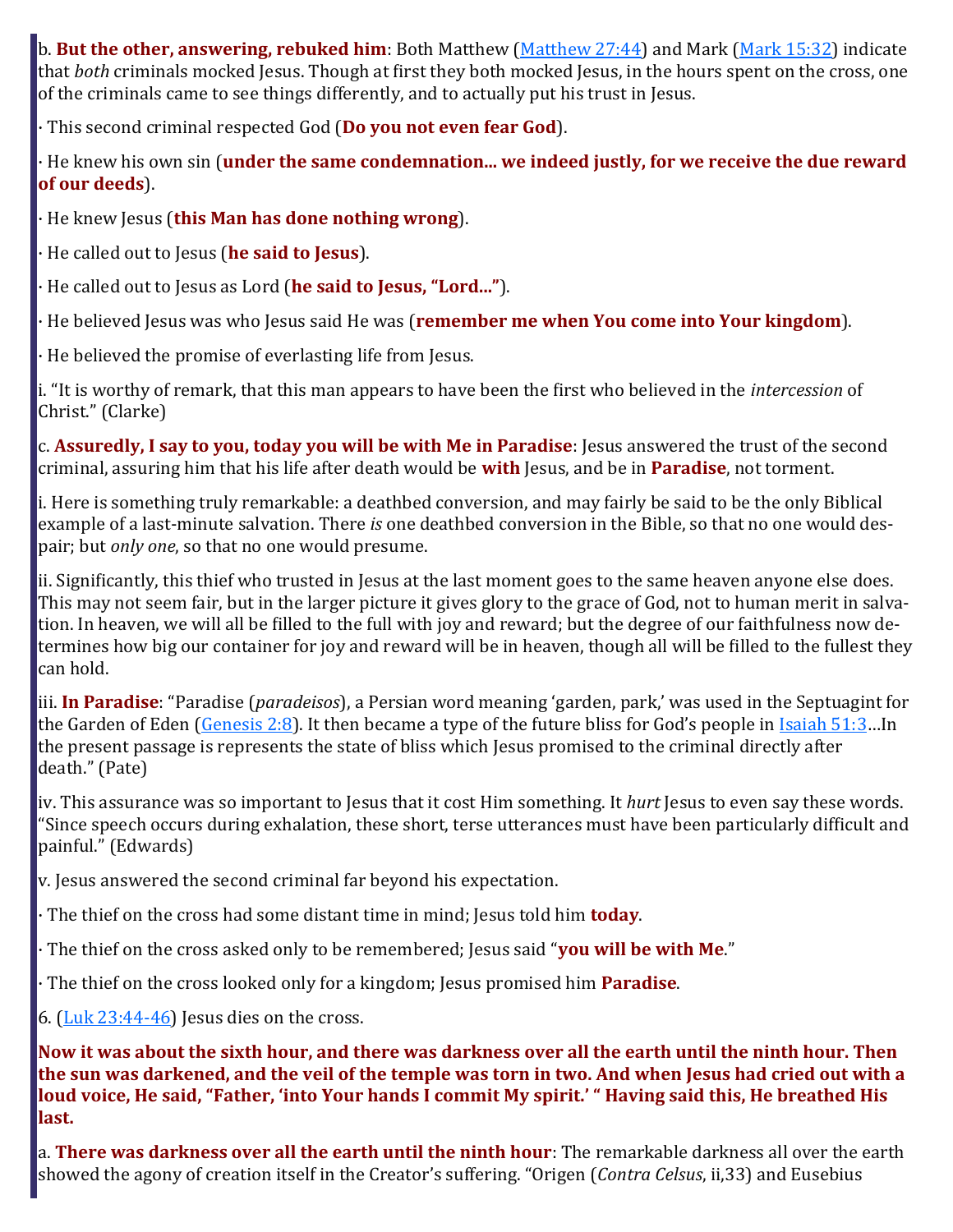(*Chron.*) quote words from Phlegon (a Roman historian) in which he makes mention of an extraordinary solar eclipse as well as of an earthquake about the time of the crucifixion." (Geldenhuys)

i. A Roman historian named Phlegon wrote: "In the fourth year of the 202nd Olympiad, there was an extraordinary eclipse of the sun: at the sixth hour, the day turned into dark night, so that the stars in heaven were seen; and there was an earthquake." (Cited in Clarke)

ii. The crucifixion took place during Passover season, and Passover is always held at a full moon. A *natural* eclipse of the sun is impossible during a full moon.

b. **The veil of the temple was torn in two**: The tearing of the temple veil signified at least two things. First, now man has free access to the throne of grace by the cross. Second, no one should ever think again that God dwells in temples made with hands.

i. [Matthew 27:51](https://www.blueletterbible.org/kjv/matthew/27/51/s_956051) notes that the temple was torn *from top to bottom*. God tore it from heaven instead of man tearing it from earth.

c. **When Jesus had cried out with a loud voice**: Jesus cried out something with **a loud voice**, *then* He spoke to God the Father in the lines that follow. [John 19:30](https://www.blueletterbible.org/kjv/john/19/30/s_1016030) tells us what He said: *it is finished*, which is one word in the Greek (*tetelestai* – "paid in full"). This was the cry of a winner, because Jesus had paid in full the debt of sin we owed, and had finished the eternal purpose of the cross.

i. At some point before He died, before the veil was torn in two, before He cried out *it is finished*, an awesome spiritual transaction took place. The Father set upon Jesus all the guilt and wrath our sin deserved, and He bore it in Himself perfectly, totally satisfying the wrath of God for us.

ii. As horrible as the physical suffering of Jesus was, this spiritual suffering – the act of being judged for sin in our place – was what Jesus really dreaded about the cross. This was the *cup* – the cup of God's righteous wrath – that He trembled at drinking ([Luke 22:39](https://www.blueletterbible.org/kjv/luke/22/39-46/s_995039)-46, [Psalm 75:8,](https://www.blueletterbible.org/kjv/psalms/75/8/s_553008) [Isaiah 51:17,](https://www.blueletterbible.org/kjv/isaiah/51/17/s_730017) [Jeremiah 25:15\)](https://www.blueletterbible.org/kjv/jeremiah/25/15/s_770015). On the cross, Jesus became, as it were, an enemy of God who was judged and forced to drink the cup of the Father's fury. He did it so we would not have to drink that cup.

iii. [Isaiah 53:3](https://www.blueletterbible.org/kjv/isaiah/53/3-5/s_732003)-5 puts it powerfully: *He is despised and rejected by men, a Man of sorrows and acquainted with grief. And we hid, as it were, our faces from Him; He was despised, and we did not esteem Him. Surely He has borne our griefs and carried our sorrows; yet we esteemed Him stricken, smitten by God, and afflicted. But He was wounded for our transgressions, He was bruised for our iniquities; the chastisement for our peace was upon Him, and by His stripes we are healed*.

iv. "Reader! *one drop* of this cup would bear down thy soul to endless ruin; and these agonies would annihilated the universe. He suffered *alone*: for the people there was none with him; because his sufferings were to make an atonement for the sins of the world: and in the work of redemption he had no helper." (Clarke)

v. "The fact that He could raise His voice, when normally a crucified person could barely gasp for breath, indicates that Jesus was still in control of His destiny." (Pate)

d. **Father, into Your hands I commend My spirit**: His work on the cross accomplished, with prayer Jesus yielded His living **spirit** to God the Father as He yielded His body to death on the cross. This shows that Jesus gave up His life when He wanted to and how He wanted to. No one took His life from Him; He gave it up when His work was finished. Jesus is not a victim we should pity, but a conqueror we should admire.

i. Save your pity for those who reject the complete work of Jesus on the cross at Calvary; for those preachers who do not have the heart of Paul in  $1$  Corinthians 1:23, when he proclaimed the center of the Christian message: *we preach Christ crucified*.

ii. **I commend My spirit**: "Or, *I will commit my spirit-I deposit my soul in thy hands*. Another proof of the *immateriality* of the soul, and of its *separate* existence when the body is dead." (Clarke)

e. **Having said this, He breathed His last**: Once the work of the cross was accomplished, Jesus felt no further